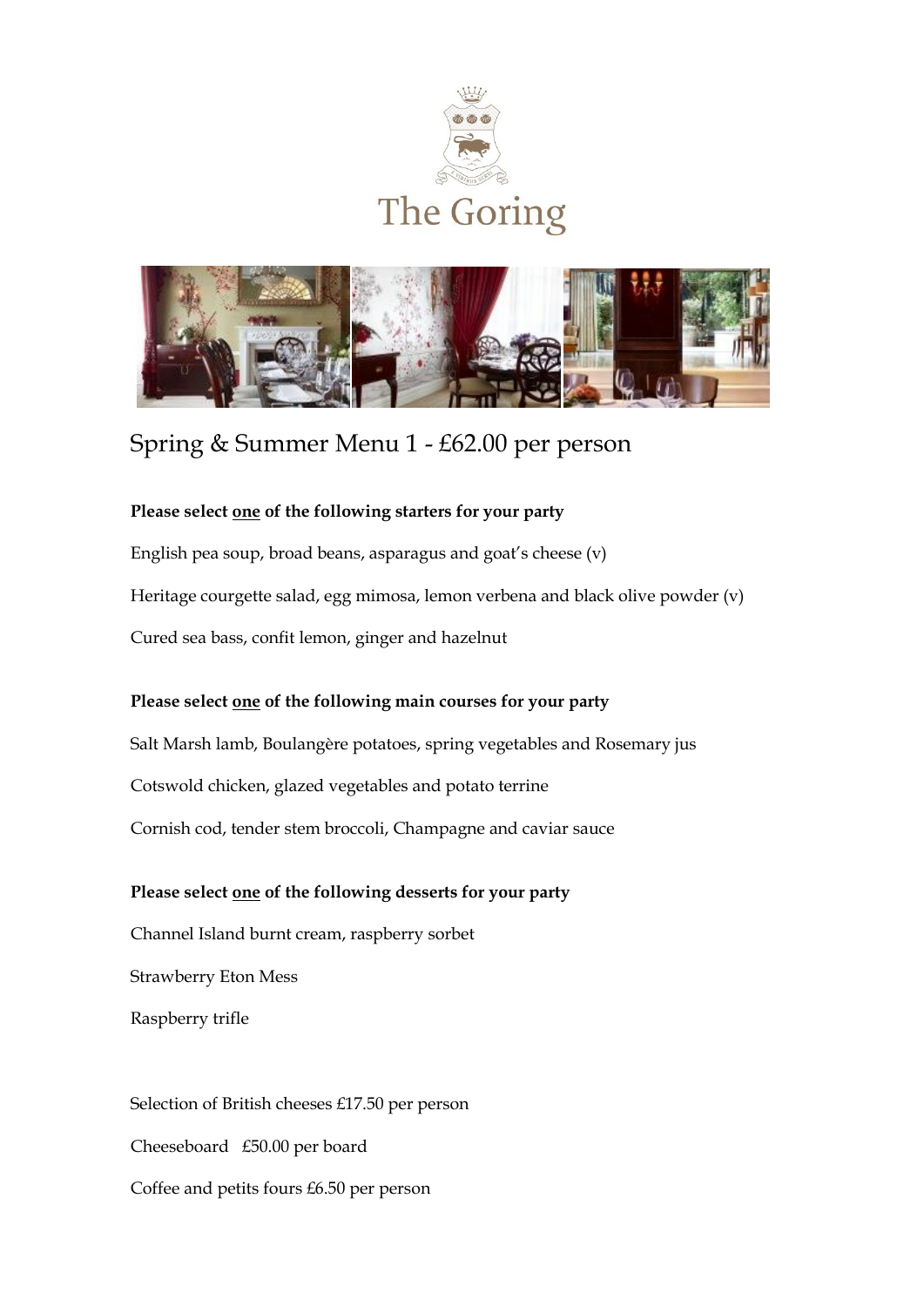



# Spring & Summer Menu 2 - £74.00 per person

## **Please select one of the following starters for your party**

Spring vegetable risotto, summer truffle, puffed rice and Spenwood cheese (v) Seared scallops, sweetcorn velouté and black Trompette mushrooms Heritage Isle of Wight tomatoes, Dorset crab and yellow gazpacho sauce

### **Please select one of the following main courses for your party**

Beef Wellington, caramelised onion puree, king oyster mushrooms and Madeira sauce Roast fillet of sea bass, white beans and baby shrimps Lancashire milk fed pig, hispy cabbage and stone fruit

# **Please select one of the following desserts for your party**

Raspberry vanilla cheesecake, lemon and basil sorbet Exotic fruit tart

After eight mint crème brulée with stracciatella

Selection of British cheeses £17.50 per person Cheeseboard £50.00 per board Coffee and petits fours £6.50 per person